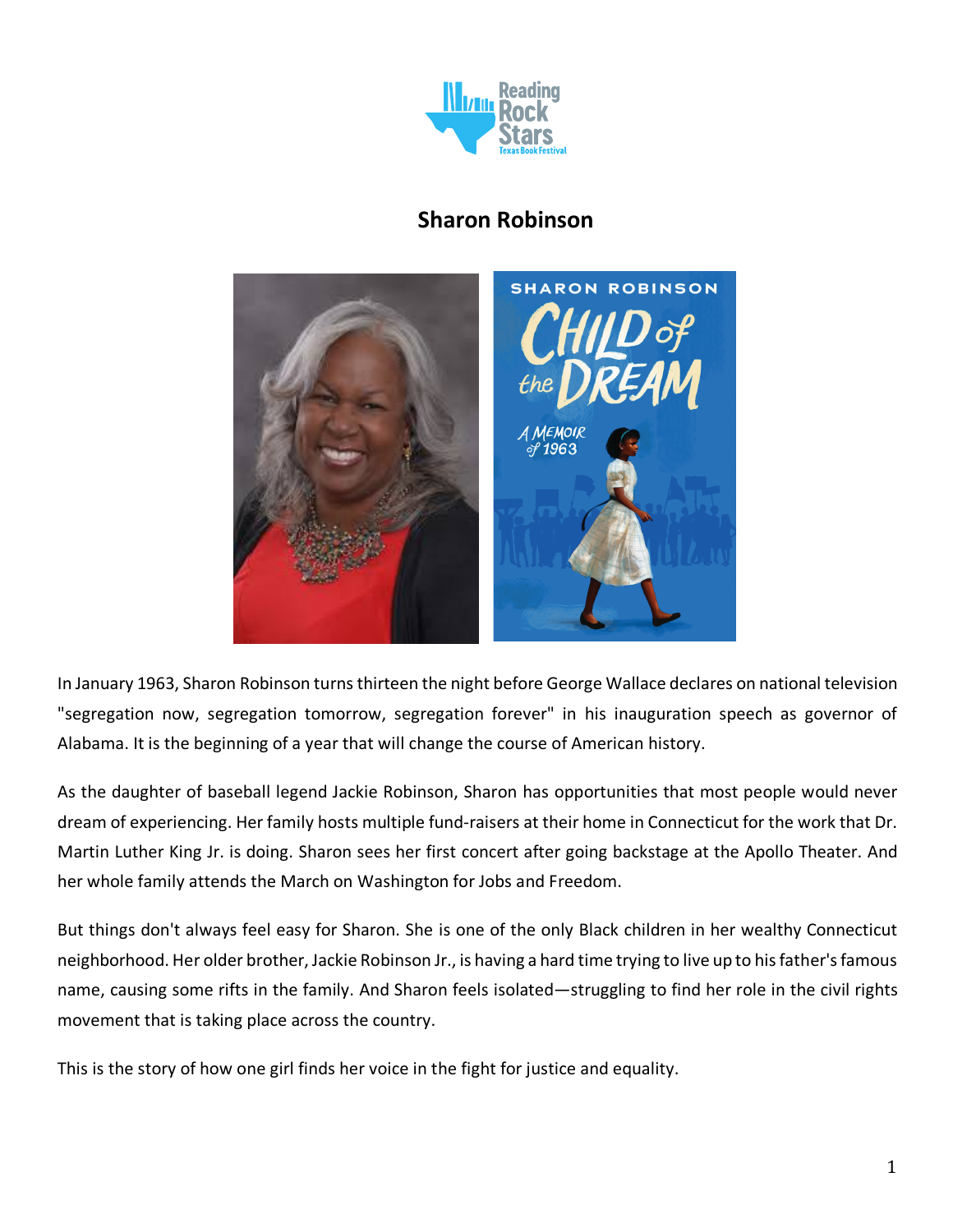#### *Child of the Dream*

#### **Relevant Vocabulary:**

- Memoir
- Teenagers
- Justice
- Equality
- March on Washington
- The Dream
- Civil Rights Movement
- 1963
- Segregation
- $\bullet$  14<sup>th</sup> Amendment
- NAACP
- Jim Crow
- First Amendment
- Children's Crusade
- Civil Rights Act
- Legacy
- March on Washington

### **RRS connection to TEKS (4-5th grade): Please refer to TEKS for English Language Arts and Reading:**

- *1. Comprehension skills: listening, speaking, reading, writing, and thinking using multiple texts.*
- *2. Response skills: listening, speaking, reading, writing, and thinking using multiple texts.*
- *3. Author's purpose and craft: listening, speaking, reading, writing, and thinking using multiple texts.*
- *4. Composition I: listening, speaking, reading, writing, and thinking using multiple texts--writing process.*
- *5. Composition II: listening, speaking, reading, writing, and thinking using multiple texts—genres.*
- **6.** *Inquiry and research: listening, speaking, reading, writing, and thinking using multiple texts.*

# **Pre-reading reflection and dialogue:**

- What does an author do?
- What does an author do? How is it different when an author writes their own story? Is it different?
- Do a little research about the year 1963. Find a few cool photos of people, places, and events.
- Think about the title of the book? What does it tell us about the story? What do you think the story is about?
- What do you know about the Civil Rights Movement? Get help from your librarian to find more information about the Civil Rights Movement.
- Read the author's note at the end of the book: What questions do you have right away?

# **While-reading engagement:**

# **Chapters 1-5**

Sharon begins telling her story by sharing a bit about her family and home life. Collaborate with your friends to start a timeline of her story. You can also create anchor charts to help you keep track of characters/ family members. You can also include what you've learned about the Civil Rights Movement in this chart.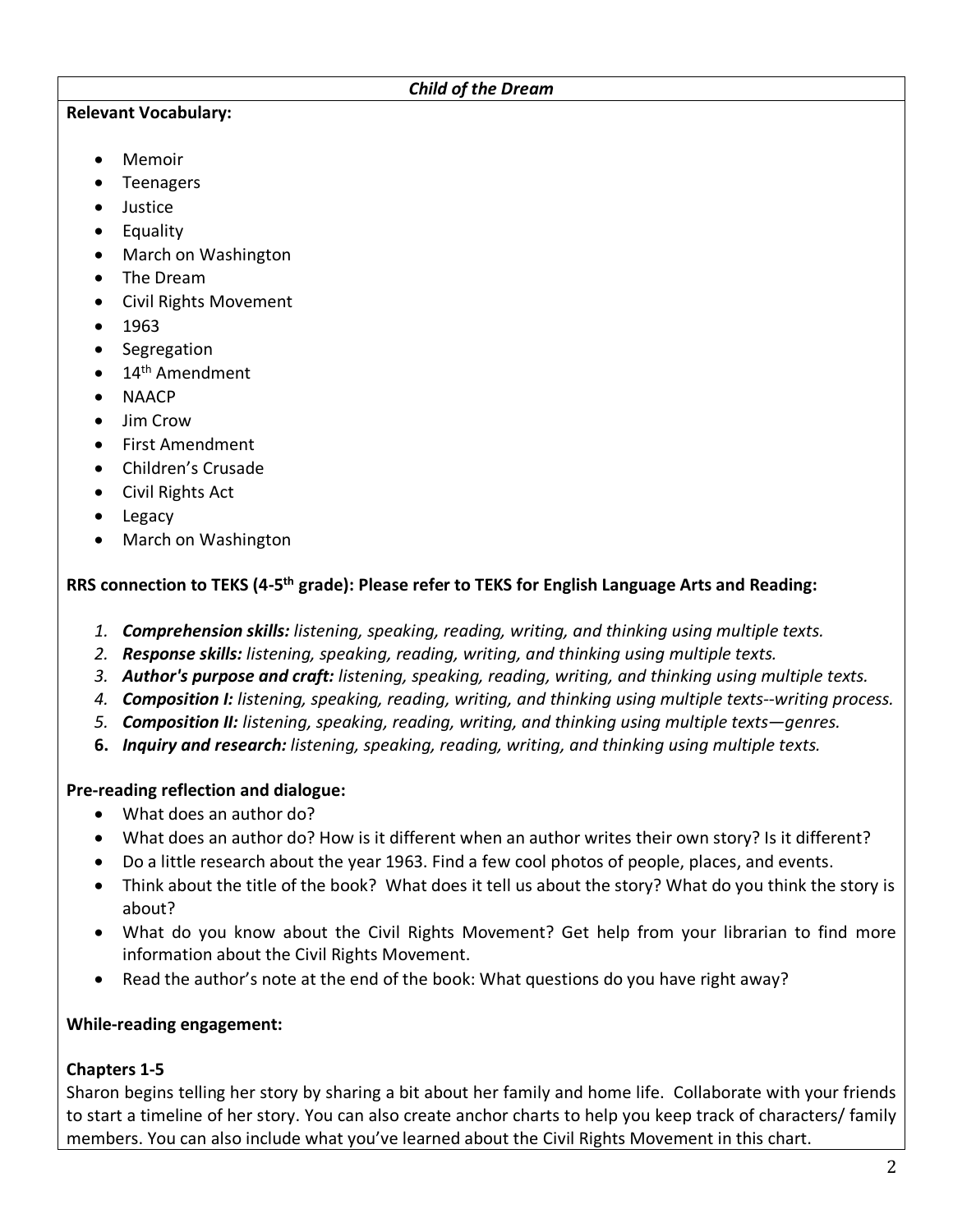Keep reading the story to learn more about Sharon's love for Diamond, her horse. Sharon mentions many cities that are part of her family's story. Use a map to get an idea of her world- find Nogales, Sonora – also a border city and talk about Sharon's connection to the US-Mexico borderlands. Sharon is Jackie Robinson's daughter. Do you like playing baseball. Take a trip to the library and find more information about Jackie Robinson. Finish reading Chapters 4 and 5 and talk about Sharon's worries. What is she worried about? How does she feel? Can you relate to her worries? You can also make a drawing to summarize these first five chapters.

### **Chapters 6-10**

Sharon visits her father in the hospital. Describe how she feels and how you could help her feel better. Chapter 7 starts with the word, "segregation." Collaborate with your friends to define the word and create an anchor chart of how segregation affected communities in the past and still impacts us today. Sharon talks about Dr. King. Find more information about Dr. King and the other important people mentioned in this chapter. There's a lot of information in this chapter connected to the Civil Rights Movement. Create a narrative unity chart and find connections to the Mexican American fight for civil rights. Add the events described in Chapter 8 to your timeline. Draw an illustration of Chapter 10 showing how Sharon feels at the end of this chapter.

# **Chapters 11-15**

Sharon shares more of her family life with us. Describe Sharon's parents and her relationship with them. Why does Sharon get to go to the Apollo Theater? What happens at the theater? The school dance makes Sharon nervous. What advice do her parents give her? What advice would you give her? Chapter 15 gives us more information about the Civil Rights Movement. What new information do you learn? How did this Civil Rights Movement affect Mexican Americans in Texas?

## **Chapters 16-20**

What's the First Amendment? You can use various forms of media to learn more about the First Amendment. You can also write a summary of what happens in Chapter 17, or make an illustration. What do you think will happen next? Why do you think Sharon, the author, shares so much of her family life with young readers? Look at the photos that Sharon shares. What information do these photos give you? Find photos of your family or photos of the Rio Grande Valley. What do we learn from historical photographs? Learn more about the Children's Crusade and Sharon's family participation in the Civil Rights Movement.

## **Chapters 21-25**

Think about what you would like to learn about the Civil Rights Act. Create posters with information about what this law says. You can also add the protections that the law is missing. In Chapter 22, Sharon and her family talk about the meaning of the word, "legacy." What does this word mean to you? Sharon goes to camp, describe her experience. What do you think would've made her experience better? Talk about Sharon's relationship with her brothers. You can also create character charts to describe her brothers.

## **Chapters 26-30**

Trip to Washington, DC! Read the last few chapters to find out what important event happens in Washington, DC. Add more events to your timeline. Listen to the song, " We Shall Overcome." You can rewrite the words to create your song. What do you think will happen next? Follow this link: http://www.pbs.org/blackculture/explore/civil-rights-movement/ to learn more about the Civil Rights Movement. You can also find more information about Jackie Robinson and his work at https://www.pbs.org/search/?q=jackie+robinson. How does Sharon's story end?